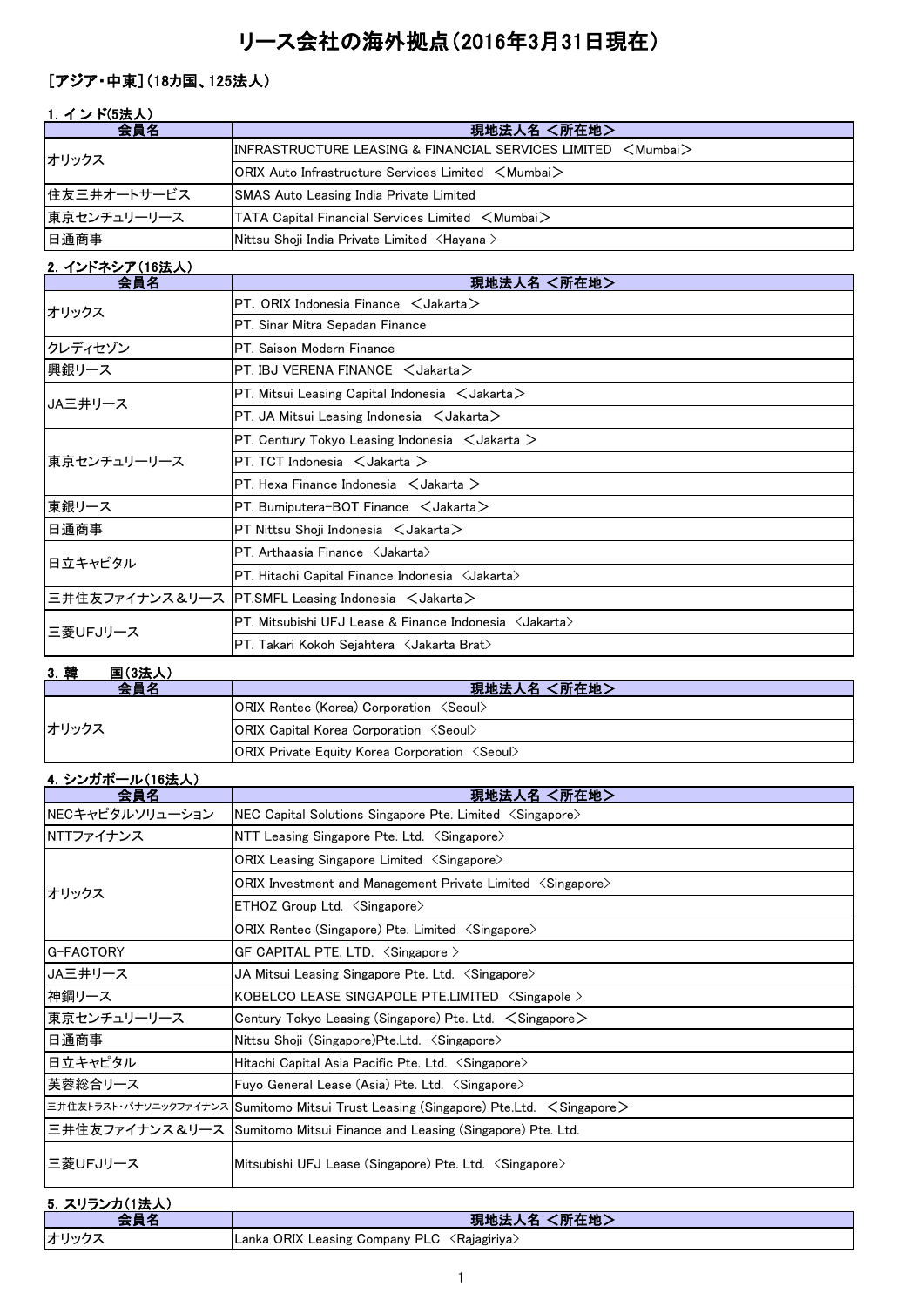| 6. $5^{\circ}$<br>イ(13法人) |                                                                                 |
|---------------------------|---------------------------------------------------------------------------------|
| 会員名                       | 現地法人名 <所在地>                                                                     |
| オリックス                     | Thai ORIX Leasing Co., Ltd. $\leq$ Bangkok $>$                                  |
| 共友リース                     | KYOYU LEASE CO.,LTD BANGKOK REPRESENTATIVE OFFICE <bangkok></bangkok>           |
| 興銀リース                     | Krung Thai IBJ Leasing Co., Ltd. $\leq$ Bangkok $\geq$                          |
| 住友三井オートサービス               | Sumitomo Mitsui Auto Leasing & Service (Thailand) Co., Ltd. <bangkok></bangkok> |
| 東京センチュリーリース               | TISCO Tokyo Leasing Co., Ltd. ∠Bangkok>                                         |
|                           | HTC Leasing Co., Ltd. $\leq$ Bangkok $>$                                        |
| 東銀リース                     | BTMU Leasing (Thailand) Co., Ltd. $\leq$ Bangkok $\geq$                         |
|                           | Nittsu Shoji (Thailand) Co., Ltd. <ayutthaya></ayutthaya>                       |
| 日通商事                      | Nittsu Shoji Leasing (Thailand) Co., Ltd. <bangkok></bangkok>                   |
| 日立キャピタル                   | Hitachi Capital (Thailand) Co., Ltd. $\leq$ Bangkok $>$                         |
|                           | 三井住友ファイナンス&リース SMFL Leasing (Thailand) Co., Ltd. <bangkok></bangkok>            |
| 三菱UFJリース                  | Bangkok Mitsubishi UFJ Lease Co., Ltd. <bangkok></bangkok>                      |
|                           | MUL (Thailand) Co., Ltd.                                                        |

| <b>湾(6法人)</b><br>7. 台 |                                           |
|-----------------------|-------------------------------------------|
| 会員名                   | 現地法人名 <所在地>                               |
| オリックス                 | ORIX Taiwan Corporation <台北>              |
|                       | ORIX Auto Leasing Taiwan Corporation <台北> |
|                       | ORIX Taiwan Asset Management Company <台北> |
| JA三井リース               | 日商三井租賃事業股份有限公司 台北分公司                      |
| 昭和リース                 | 日商昭和租賃股份有限公司 台北分公司                        |
| 東京センチュリーリース           | 統一東京股份有限公司 <台北>                           |

| 国(26法人、香港除く) |
|--------------|
|--------------|

| .<br>会員名    | 現地法人名 <所在地>                                                                                  |
|-------------|----------------------------------------------------------------------------------------------|
| NTTファイナンス   | 環宇郵電国際租賃有限公司 〈北京〉                                                                            |
|             | ORIX Rentec (Tianjin) Corporation <天津>                                                       |
|             | ORIX China Corporation <上海>                                                                  |
| オリックス       | CHINA RAILWAY LEASING CO., LTD. <上海>                                                         |
|             | Beijing Oriental Jicheng Co., Ltd. $\lt t$ 北京 $>$                                            |
|             | ORIX (China) Investment Co., Ltd <大連>                                                        |
|             | Pang Da ORIX Auto Leasing Co., Ltd. <北京>                                                     |
| 興銀リース       | 興銀融資租賃(中国)有限公司 <上海>                                                                          |
|             | 東瑞盛世利融資租賃有限公司 <上海>                                                                           |
| 東京センチュリーリース | 東瑞盛世利(上海)商業保理有限公司 <上海>                                                                       |
|             | 統盛融資租賃有限公司 <蘇州>                                                                              |
|             | 蘇州高新福瑞融資租賃有限公司 <蘇州>                                                                          |
|             | 東銀租賃咨詢(上海) 有限公司 <上海>                                                                         |
| 東銀リース       | 東銀融資租賃(天津) 有限公司 <天津>                                                                         |
|             | 東銀利市商業保理(上海)有限公司 <上海>                                                                        |
| 日通商事        | 日通商事(武漢)倉儲有限公司 〈武漢〉                                                                          |
|             | 日通商事(上海)貿易有限公司 <上海>                                                                          |
| 日立キャピタル     | Hitachi Capital Leasing (China) Co.,Ltd.(日立租賃(中国)有限公司)〈北京〉                                   |
|             | Hitachi Capital Factoring (China) Co., Ltd. <上海>                                             |
| 芙蓉総合リース     | 芙蓉綜合融資租賃(中国)有限公司 〈上海 〉                                                                       |
|             | Sumitomo Mitsui Finance and Leasing (China) Co., Ltd. (三井住友融資租賃(中国)有限公司) <広州>                |
|             | 三井住友ファイナンス&リース Shanghai Sumitomo Mitsui Finance and Leasing Co.,Ltd (上海三井住友融資租賃有限公司)<br><上海> |
|             | Shanghai Sumitomo Mitsui General Finance and Leasing Co., Ltd.(上海三井住友総合融資租賃有限公司)<上海>         |
|             | Mitsubishi UFJ Lease & Finance (China) Co. Ltd. <shanghai></shanghai>                        |
| 三菱UFJリース    | Hongling Financial Leasing Co.,Ltd.(宏菱融資租賃(上海)有限公司) <shanghai></shanghai>                    |
|             | DMC Energy Management Services (Shenzhen) Co. Ltd.                                           |

## 8.中 国 (香 港)(11法人)

| 会員名             | 現地法人名 <所在地>                                            |
|-----------------|--------------------------------------------------------|
| NECキャピタルソリューション | NEC Capital Solutions Hong Kong Limited <九龍>           |
| オリックス           | <b>ORIX Asia Limited</b>                               |
|                 | ORIX Asia Capital Limited                              |
| 首都圏リース          | +DFL-Shutoken Leasing (Hong Kong) Company Limited 〈香港〉 |
| ディー・エフ・エル・リース   |                                                        |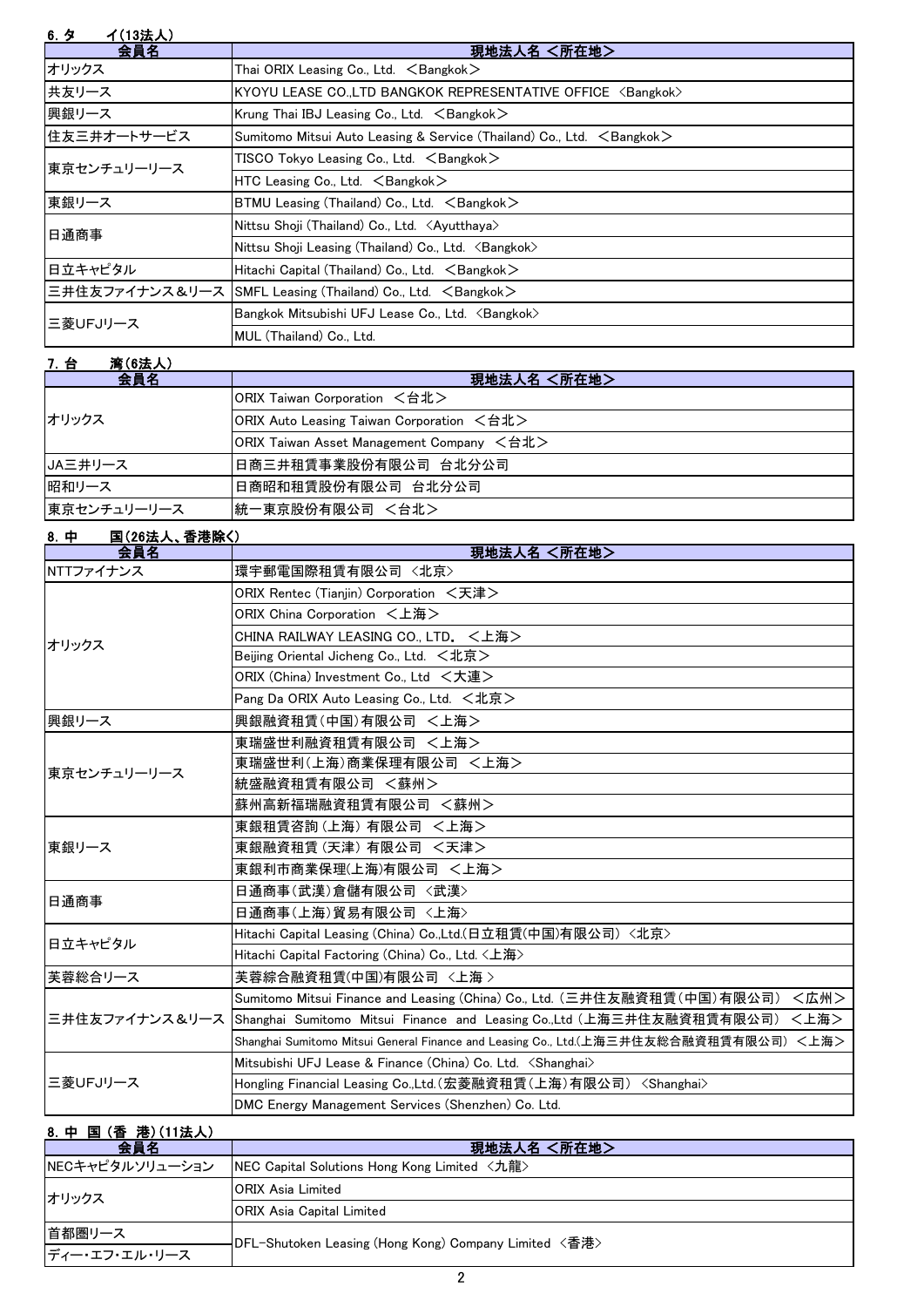| 東京センチュリーリース | Tokyo Leasing (Hong Kong) Ltd. <香港>                                      |
|-------------|--------------------------------------------------------------------------|
| 東銀リース       | BOT Lease (Hong Kong) Co., Ltd.                                          |
| 日通商事        | 日通商事(香港)有限公司                                                             |
| 日立キャピタル     | Hitachi Capital (Hong Kong) Ltd. <hong kong=""></hong>                   |
| 芙蓉総合リース     | Fuyo General Lease (HK) Limited                                          |
|             | 三井住友ファイナンス&リース Sumitomo Mitsui Finance and Leasing (Hong Kong) Limited   |
| 三菱UFJリース    | Mitsubishi UFJ Lease & Finance (Hong Kong) Limited <hong kong=""></hong> |
|             |                                                                          |

現地法人名 <所在地>

# <mark>タン(1法人</mark>)<br><mark>一会員名</mark>

オリックス ORIX Leasing Pakistan Limited <Karachi>

### 10.フィリピン(6法人)

| 会員名         | 現地法人名 <所在地>                                                                                       |
|-------------|---------------------------------------------------------------------------------------------------|
| オリックス       | $ ORIX$ METRO Leasing and Finance Corporation $\langle M\$ akati city $\rangle$                   |
|             | <b>ORIX Auto Leasing Philippines Corporation <makati city=""></makati></b>                        |
|             | Global Business Power Corporation <makati city=""></makati>                                       |
| 興銀リース       | Japan-PNB Leasing & Finance Corp. $\leq$ Manila $\geq$                                            |
| 東京センチュリーリース | <b>BPI Century Tokyo Lease &amp; Finance Corporation <math>\leq</math>Manila<math>\geq</math></b> |
| 東銀リース       | BOT Lease and Finance Philippines, Inc. $\leq$ Manila $\geq$                                      |

#### 11.マレーシア(11法人)

| 会員名             | 現地法人名 <所在地>                                                                |  |  |  |  |  |
|-----------------|----------------------------------------------------------------------------|--|--|--|--|--|
| NECキャピタルソリューション | NEC Capital Solutions Malaysia Sdn. Bhd. <kuala lumpur=""></kuala>         |  |  |  |  |  |
|                 | ORIX Leasing Malaysia Berhad $\leq$ Kuala Lumpur $\geq$                    |  |  |  |  |  |
|                 | ORIX Credit Malaysia Sdn. Bhd. < Kuala Lumpu>                              |  |  |  |  |  |
| オリックス           | ORIX Car Rentals Sdn. Bhd. < Kuala Lumpur>                                 |  |  |  |  |  |
|                 | ORIX Rentec (Malaysia) Sdn. Bhd. < Kuala Lumpur>                           |  |  |  |  |  |
|                 | ORIX Auto Leasing Malaysia Sdn. Bhd. < Kuala Lumpur>                       |  |  |  |  |  |
|                 | ORIX Asset Management Malaysia Sdn. Bhd. < Kuala Lumpur>                   |  |  |  |  |  |
| 東京センチュリーリース     | Century Tokyo Capital (Malaysia) Sdn. Bhd. < Kuala Lumpur>                 |  |  |  |  |  |
| 日通商事            | Nittsu Shoji (Malaysia) Sdn. Bhd. < Johor>                                 |  |  |  |  |  |
| 日立キャピタル         | Hitachi Capital Malaysia Sdn.Bhd. <penang></penang>                        |  |  |  |  |  |
|                 | 三井住友ファイナンス&リース SMFL Leasing (Malaysia) Sdn. Bhd. <kuala lumpur=""></kuala> |  |  |  |  |  |

# 12. ベトナム(2法人)

| 会員名      | 現地法人名 <所在地>                                                                                                         |  |  |  |  |
|----------|---------------------------------------------------------------------------------------------------------------------|--|--|--|--|
| オリックス    | Indochina Capital Corporation $\leq$ Ho Chi Minh City $\geq$                                                        |  |  |  |  |
| 三菱UFJリース | <b>IMitsubishi UFJ Lease &amp; Finance Co. Ltd. Ho Chi Minh City Representative Office <ho chi="" minh=""></ho></b> |  |  |  |  |

#### <u>13.モンゴル(2法人)</u><br>会員名 現地法人名 <所在地> エムジーリース TDB Leasing LLC <ウランバートル> オリックス TenGer Financial Group <Ulaanbaatar>

#### 14.アラブ首長国連邦(1法人) 現地法人名 <所在地> オリックス Al Hail ORIX Finance PSC <Dubai> 15.オマーン(1法人)

| 会員名              | 現地法人名 <所在地>                                                                  |  |  |  |  |
|------------------|------------------------------------------------------------------------------|--|--|--|--|
| オリックス            | <b>Oman ORIX Leasing Company SAOG <math>\lt</math>Muscat<math>\gt</math></b> |  |  |  |  |
| 16. サウジアラビア(2法人) |                                                                              |  |  |  |  |
| 会員名              | <所在地><br>現地法人名                                                               |  |  |  |  |

## オリックス Saudi ORIX Leasing Company <Riyadh> 三菱UFJリース Ajil Financial Services Company Ltd. <Jeddah> <u>17.トルコ(1法人)</u><br>会員名 現地法人名 <所在地><br>ht )/s Sanari A.S. *(Istan*but)

| 三菱UFJリース      | Ekim Turizm Ticaret Ve Sanayi A.S. <istanbul></istanbul>                  |
|---------------|---------------------------------------------------------------------------|
| 18. バレーン(1法人) |                                                                           |
| 会員名           | ■現地法人名 <所在地>                                                              |
| オリックス         | The Mediterranean & Gulf Insurance & Reinsurance Company B.S.C. < Manama> |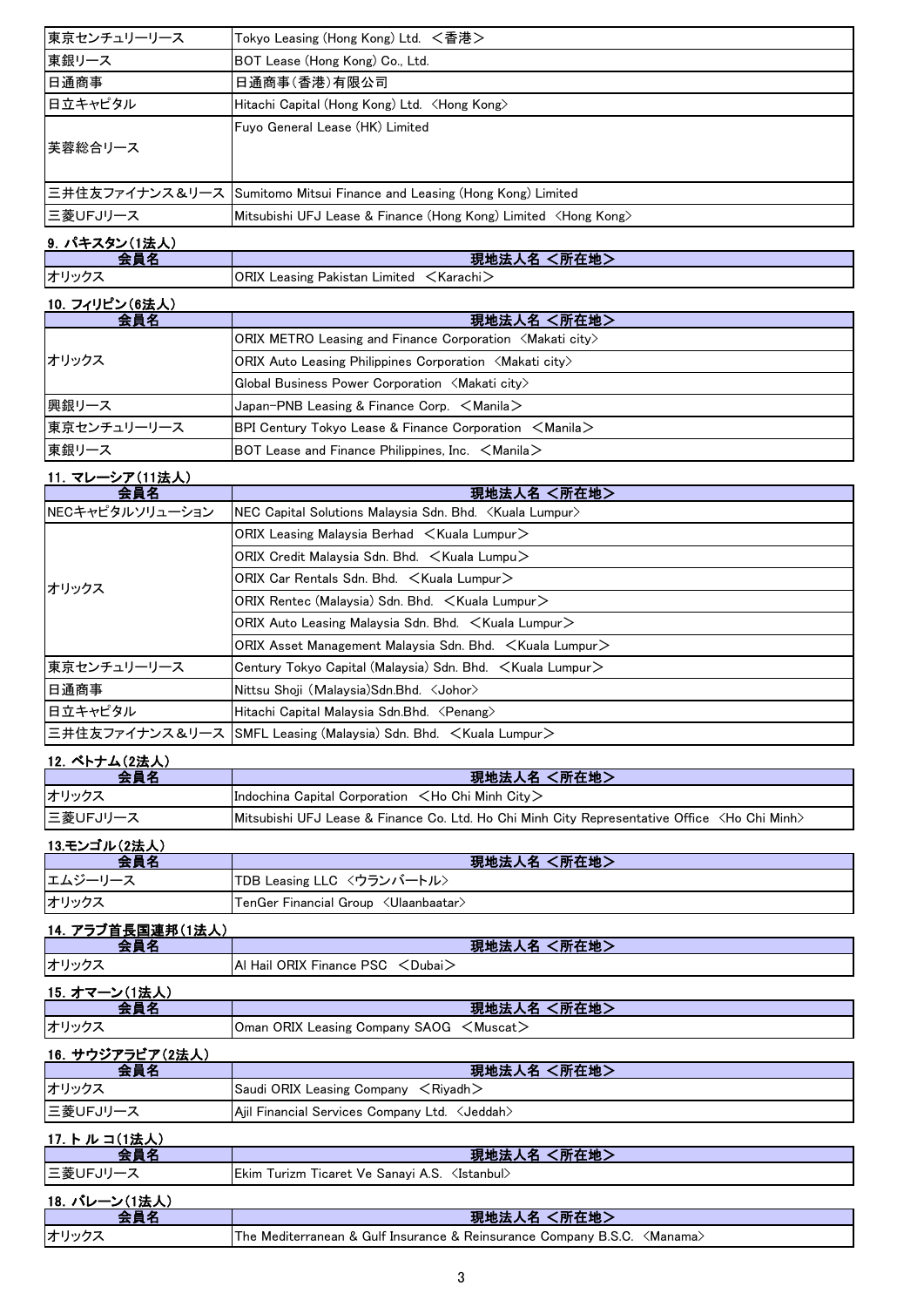#### [北米・中南米](4カ国、23法人)

#### 19.アメリカ合衆国(18法人)

| 会員名         | 現地法人名 <所在地>                                                                |  |  |  |  |
|-------------|----------------------------------------------------------------------------|--|--|--|--|
| NTTファイナンス   | NTT Leasing (U.S.A.), Inc. <new york=""></new>                             |  |  |  |  |
|             | ORIX USA Corporation <dallas, tx=""></dallas,>                             |  |  |  |  |
| オリックス       | $RED$ Capital Group $\leq$ Columbus, OH $>$                                |  |  |  |  |
|             | Mariner Investment Group LLC <harrison, ny=""></harrison,>                 |  |  |  |  |
|             | Enovity, Inc. $\le$ San Francisco, CA $>$                                  |  |  |  |  |
| JA三井リース     | JA Mitsui Leasing Capital Corporation $\,$ $\,<$ New York $\,>$            |  |  |  |  |
|             | Mitsui Rail Capital LLC.                                                   |  |  |  |  |
|             | Century Tokyo Leasing (USA) Inc. $\,$ $<$ Purchase, NY $>$                 |  |  |  |  |
| 東京センチュリーリース | TC-CIT Aviation U.S., Inc. <new york=""></new>                             |  |  |  |  |
|             | CSI Leasing, Inc. $\leq$ St. Louis $>$                                     |  |  |  |  |
|             | $GA$ Telesis, LLC $\leq$ Florida $>$                                       |  |  |  |  |
| 日通商事        | Nittsu Shoji U.S.A., Inc. $\leq$ Arlington Heights, IL $>$                 |  |  |  |  |
|             | NEX Transport Inc. $\leq$ East Liberty, OH $>$                             |  |  |  |  |
| 日立キャピタル     | Hitachi Capital America Corp. <norwalk, ct=""></norwalk,>                  |  |  |  |  |
| 芙蓉総合リース     | Fuyo General Lease (USA) Inc. <new york=""></new>                          |  |  |  |  |
|             | Mitsubishi UFJ Lease & Finance (U.S.A.) Inc. <florence, ky=""></florence,> |  |  |  |  |
| 三菱UFJリース    | Jackson Square Aviation, LLC $\,$ $\leq$ San Francisco,CA $\geq$           |  |  |  |  |
|             | Beacon Intermodal Leasing, LLC <boston, ma=""></boston,>                   |  |  |  |  |

| 20. カナダ(3法人)        |                                                               |
|---------------------|---------------------------------------------------------------|
| 会員名                 | 現地法人名 <所在地>                                                   |
| 日立キャピタル             | Hitachi Capital Canada Corp. <toronto></toronto>              |
|                     | $ CLE$ Canadian Leasing Enterprises Ltd. $\leq$ Quebec $\geq$ |
| 芙蓉総合リース             | Fuyo General Lease (Canada) Inc. <tronto></tronto>            |
| - 21. ブラジル (1法 人) - |                                                               |

| 21. ノフンル(1本人) <br>会員名 | 現地法人名 <所在地>                                                             |  |  |  |  |  |
|-----------------------|-------------------------------------------------------------------------|--|--|--|--|--|
| オリックス                 | $ ORIX$ Brazil Investments and Holdings Limited $\leq$ Sao Paulo $\geq$ |  |  |  |  |  |
| 22. メキシコ(1法人)         |                                                                         |  |  |  |  |  |
| $\sim$ $\sim$         |                                                                         |  |  |  |  |  |

| ----<br>$\cdots$ |                                                                              |  |  |  |
|------------------|------------------------------------------------------------------------------|--|--|--|
| .                | المستقصر<br>Pл.<br>.<br>- 77<br>$\sim$ . The second state $\sim$<br>- 5<br>. |  |  |  |
| 日通商事             | Shoji<br><b>Nittsu</b><br>Mexico                                             |  |  |  |

## [欧州](7カ国、21法人)

#### 23. アイルランド(8法人)

| 会員名                                          | 現地法人名 <所在地>                                                                     |  |  |  |  |  |
|----------------------------------------------|---------------------------------------------------------------------------------|--|--|--|--|--|
| オリックス                                        | ORIX Aviation Systems Limited <dublin></dublin>                                 |  |  |  |  |  |
| 東京センチュリーリース                                  | TC Aviation Capital Ireland Limited $\langle$ Dublin $\rangle$                  |  |  |  |  |  |
|                                              | $TC-CIT$ Aviation Ireland Limited $\langle$ Dublin $\rangle$                    |  |  |  |  |  |
| 芙蓉総合リース                                      | FGL Aircraft Ireland Limited $\langle$ Dublin $\rangle$                         |  |  |  |  |  |
| 三井住友ファイナンス&リース SMBC Aviation Capital Limited |                                                                                 |  |  |  |  |  |
| 三菱UFJリース                                     | $ $ Mitsubishi UFJ Lease & Finance (Ireland) Limited $\langle$ Dublin $\rangle$ |  |  |  |  |  |
|                                              | Jachson Square Aviation Ireland Limited <dublin></dublin>                       |  |  |  |  |  |
|                                              | Engine Lease Finance Corporation <shannon></shannon>                            |  |  |  |  |  |

| 24. イギリス(5法人) |                                                             |  |  |  |  |
|---------------|-------------------------------------------------------------|--|--|--|--|
| 会員名           | 現地法人名 <所在地>                                                 |  |  |  |  |
| 興銀リース         | IBJ Leasing (UK) Limited $\lt$ London $\gt$                 |  |  |  |  |
| 東京センチュリーリース   | Tokyo Leasing (UK) PLC $\lt$ London $\gt$                   |  |  |  |  |
| 日立キャピタル       | Hitachi Capital (UK) $PLC <$ Surrey $>$                     |  |  |  |  |
|               | Hitachi Capital Vehicle Solutions Ltd. $\, <$ Berkshire $>$ |  |  |  |  |
| 芙蓉総合リース       | Aircraft Leasing and Management Limited <crawley></crawley> |  |  |  |  |

#### 25.オランダ(2法人)

| 会員名   | 現地法人名 <所在地>                                                       |  |  |  |  |
|-------|-------------------------------------------------------------------|--|--|--|--|
| オリックス | $\mathsf{Robeco}$ Groep N.V. $\langle \mathsf{Rotterdam} \rangle$ |  |  |  |  |
|       | 三井住友ファイナンス&リース SMBC Aviation Capital Netherlands B.V.             |  |  |  |  |